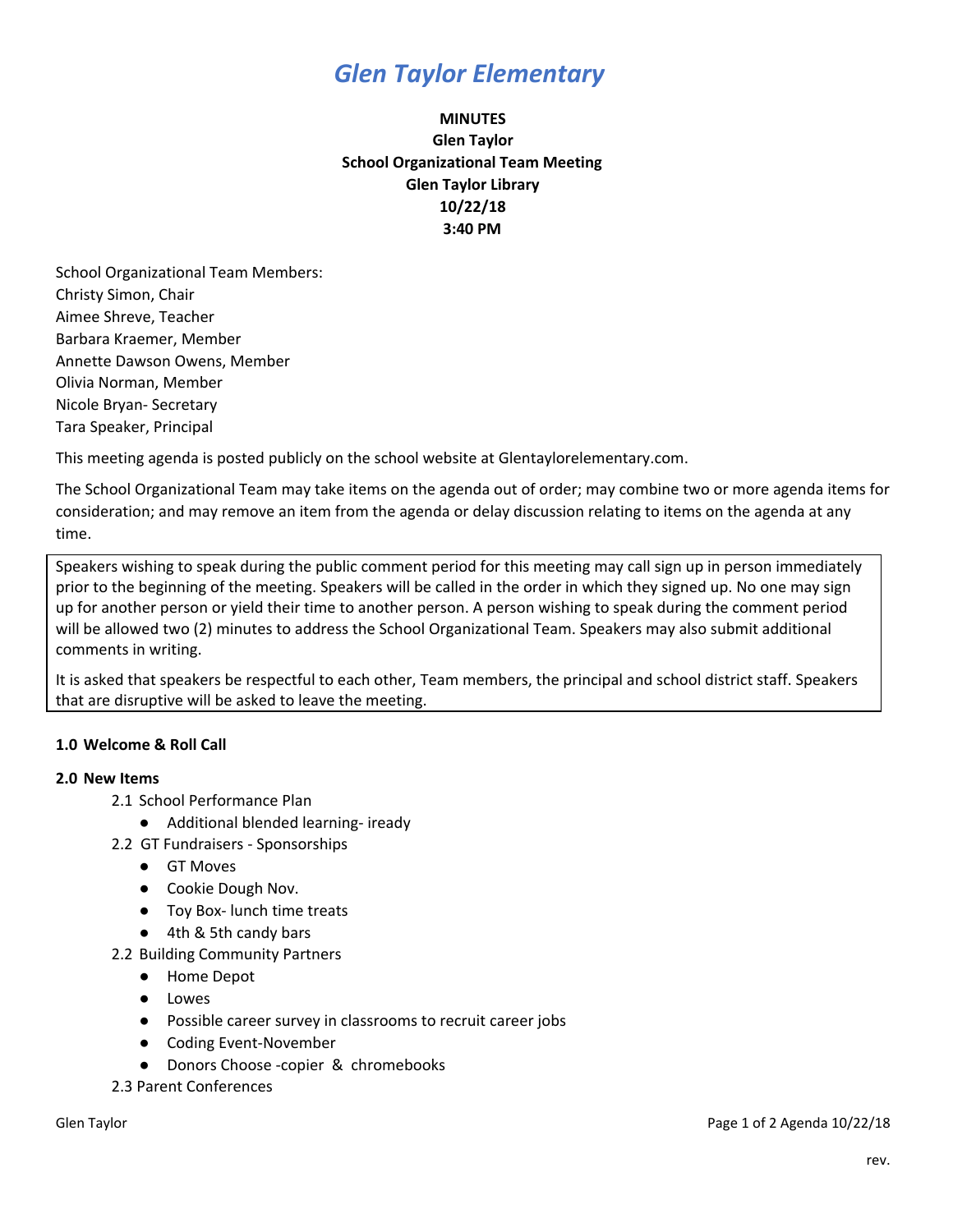# *Glen Taylor Elementary*

- Building parent partners
- goals for students

#### 3.0 **General Discussion**

#### **4.0 Information**

4.1 Next Meeting: Glen Taylor Library November 26, 2018

5.0 Public Comment Period (2 minutes maximum allotted): Should a member of the public wish to speak on matters within the jurisdiction of the SOT not listed as action items on the agenda, they may speak during the Public Comment Period. Speakers will be given 2 minutes to address the committee. The public should be aware that the committee is unable to deliberate or take action on the items raised during the Public Comment Period.